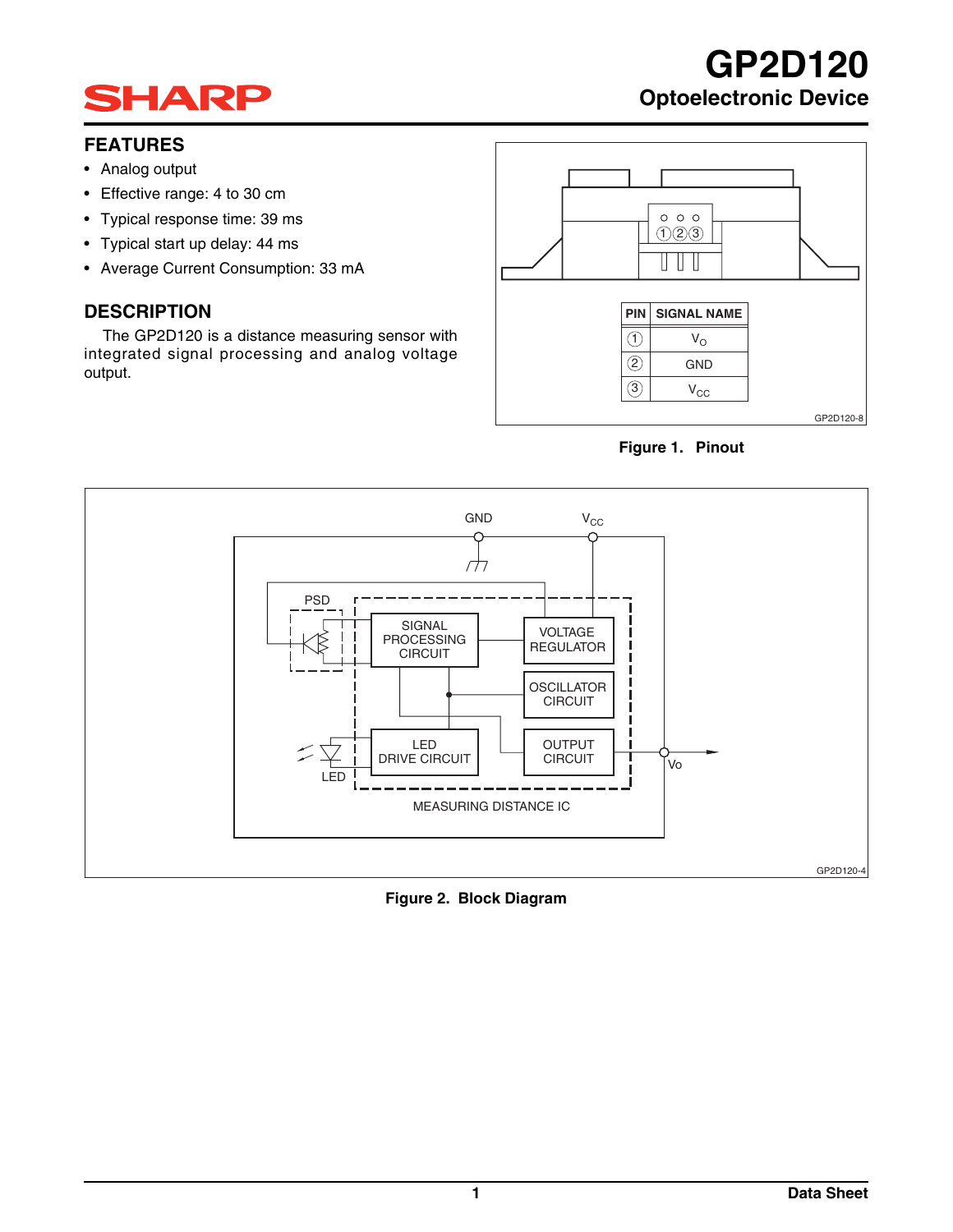## **ELECTRICAL SPECIFICATIONS**

## **Absolute Maximum Ratings**

Ta =  $25^{\circ}$ C, V<sub>CC</sub> = 5 VDC

| <b>PARAMETER</b>               | <b>SYMBOL</b> | <b>RATING</b>             | <b>UNIT</b>  |
|--------------------------------|---------------|---------------------------|--------------|
| <b>Supply Voltage</b>          | $V_{CC}$      | $-0.3$ to $+7$            |              |
| <b>Output Terminal Voltage</b> | $V_{\Omega}$  | $-0.3$ to $(V_{CC} +0.3)$ | v            |
| <b>Operating Temperature</b>   | Topr          | $-10$ to $+60$            | $^{\circ}$ C |
| Storage Temperature            | Tstg          | $-40$ to $+70$            | °∩           |

## **Operating Supply Voltage**

| <b>PARAMETER</b>         | SYMBOL RATING UNIT |            |  |  |
|--------------------------|--------------------|------------|--|--|
| Operating Supply Voltage | $\rm v_{\rm CC}$   | 4.5 to 5.5 |  |  |

## **Electro-optical Characteristics**

Ta =  $25^{\circ}$ C, V<sub>CC</sub> = 5 VDC

| <b>PARAMETER</b>                | <b>SYMBOL</b>      | <b>CONDITIONS</b>                                       | MIN. | TYP. I | MAX. | <b>UNIT</b> | <b>NOTES</b> |
|---------------------------------|--------------------|---------------------------------------------------------|------|--------|------|-------------|--------------|
| <b>Measuring Distance Range</b> | ΔL                 |                                                         | 4    |        | 30   | cm          | 1, 2         |
| <b>Output Terminal Voltage</b>  | Vo                 | $L = 30$ cm                                             | 0.25 | 0.4    | 0.55 | v           | 1, 2         |
| Output Voltage Difference       | $\Delta V_{\rm O}$ | Output change at AL<br>$(30 \text{ cm} - 4 \text{ cm})$ | 1.95 | 2.25   | 2.55 | v           | 1, 2         |
| <b>Average Supply Current</b>   | <sup>I</sup> CC    | $L = 30$ cm                                             |      | 33     | 50   | mA          | 1, 2         |

### **NOTES:**

1. Measurements made with Kodak R-27 Gray Card, using the white side, (90% reflectivity).

2.  $L =$  Distance to reflective object.



**Figure 3. Timing Diagram**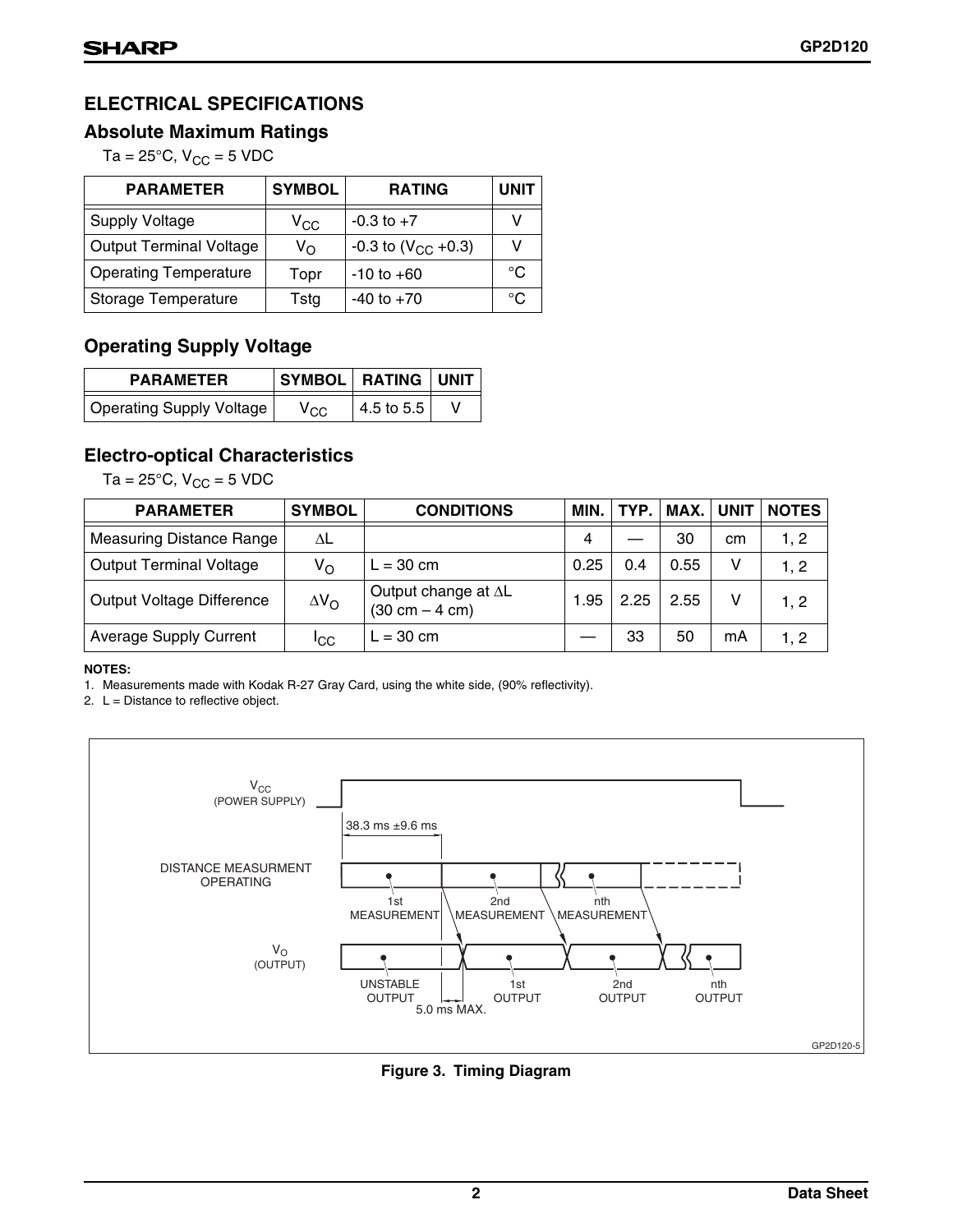## **REALIABILITY**

The reliability of requirements of this device are listed in Table 1.

|  | <b>Table 1. Reliability</b> |
|--|-----------------------------|
|--|-----------------------------|

| <b>TEST ITEMS</b>                                    | <b>TEST CONDITIONS</b>                                                                       | <b>FAILURE</b><br><b>JUDGEMENT</b><br><b>CRITERIA</b> | SAMPLES (n),<br><b>DEFECTIVE (C)</b> | <b>NOTES</b> |
|------------------------------------------------------|----------------------------------------------------------------------------------------------|-------------------------------------------------------|--------------------------------------|--------------|
| <b>Temperature Cycling</b>                           | One cycle -40 $^{\circ}$ C (30 min.) to +70 $^{\circ}$ C in 30<br>minutes, repeated 25 times |                                                       | $n = 11, C = 0$                      |              |
| High Temperature and<br><b>High Humidity Storage</b> | $+40^{\circ}$ C, 90% RH, 500h                                                                |                                                       | $n = 11, C = 0$                      |              |
| <b>High Temperature Storage</b>                      | $+70^{\circ}$ C, 500h                                                                        |                                                       | $n = 11, C = 0$                      |              |
| Low Temperature Storage                              | $-40^{\circ}$ C, 500h                                                                        | Initial $\times$ 0.8 > V <sub>O</sub>                 | $n = 11, C = 0$                      |              |
| <b>Operational Life</b><br>(High Temperature)        | +60°C, $V_{CC}$ = 5 V, 500h                                                                  | $V_{\Omega}$ > Initial $\times$ 1.2                   | $n = 11, C = 0$                      |              |
| <b>Mechanical Shock</b>                              | 100 m/s <sup>2</sup> , 6.0 ms<br>3 times/ $\pm X$ , $\pm Y$ , $\pm Z$ direction              |                                                       | $n = 6, C = 0$                       |              |
| Variable Frequency Vibration                         | 10-to-55-to-10 Hz in 1 minute<br>Amplitude: 1.5 mm<br>2h in each X, Y, Z direction           |                                                       | $n = 6, C = 0$                       |              |

### **NOTES:**

1. Test conditions are according to Electro-optical Characteristics, shown on page 2.

2. At completion of the test, allow device to remain at nominal room temperature and humidity (non-condensing) for two hours.

3. Confidence level: 90%, Lot Tolerance Percent Defect (LTPD): 20% /40%.

## **MANUFACTURER'S INSPECTION**

## **Inspection Lot**

Inspection shall be carried out per each delivery lot.

## **Inspection Method**

A single sampling plan, normal inspection level II based on ISO 2859 shall be adopted.

## **Table 2. Quality Level**

| <b>DEFECT</b> | <b>INSPECTION ITEM/TEST METHOD</b><br>AQL (%)                                    |     |  |
|---------------|----------------------------------------------------------------------------------|-----|--|
|               | Major Defect   Electro-optical characteristics defect                            | 0.4 |  |
|               | Minor Defect   Defect on appearance and dimension (split, chip, scratch, stain)* | 1.0 |  |

**NOTE: \***Any one of these that affects the Electro-optical Characteristics shall be considered a defect.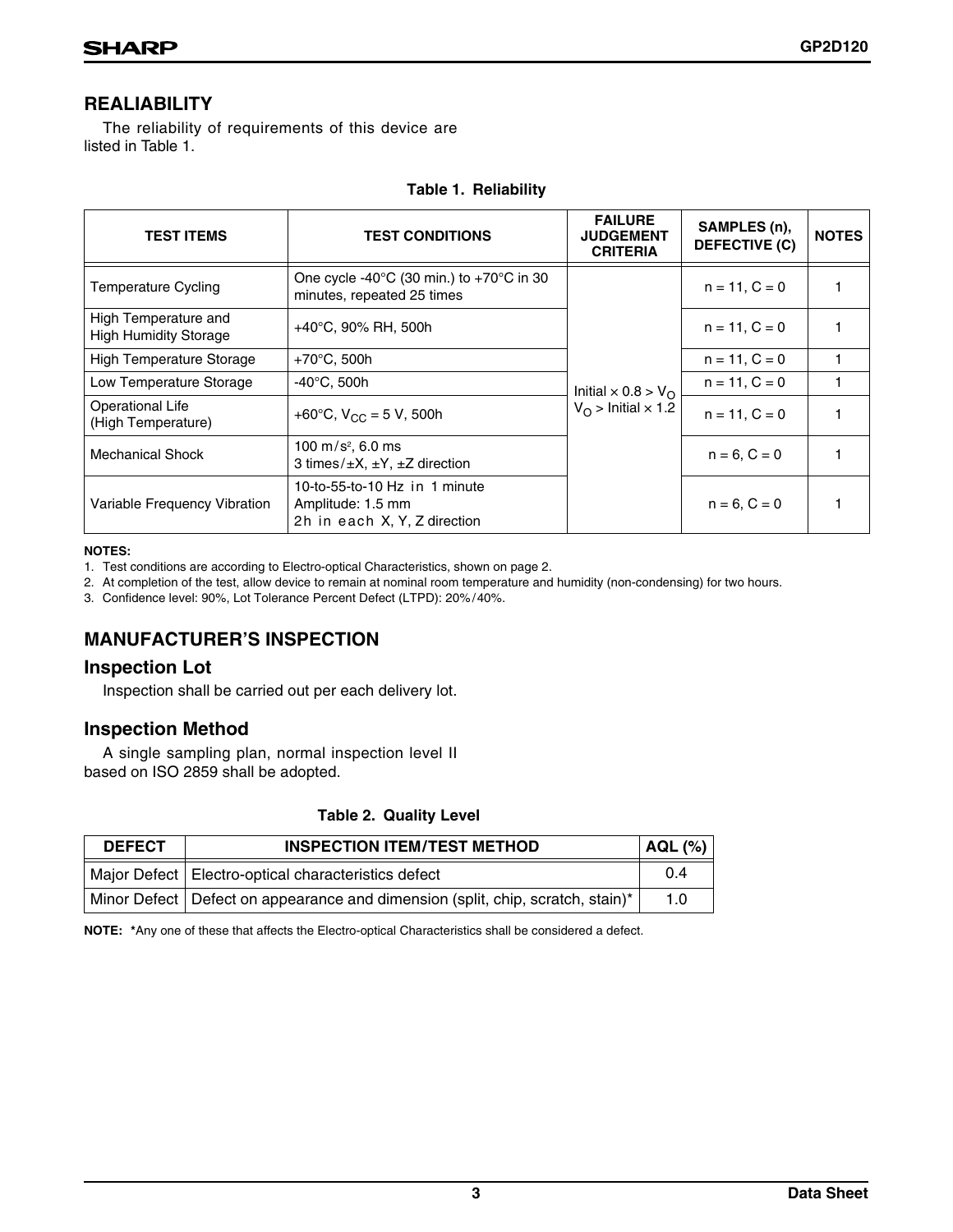## **SHARP**



**Figure 4. GP2D120 Example of Output Distance Characteristics**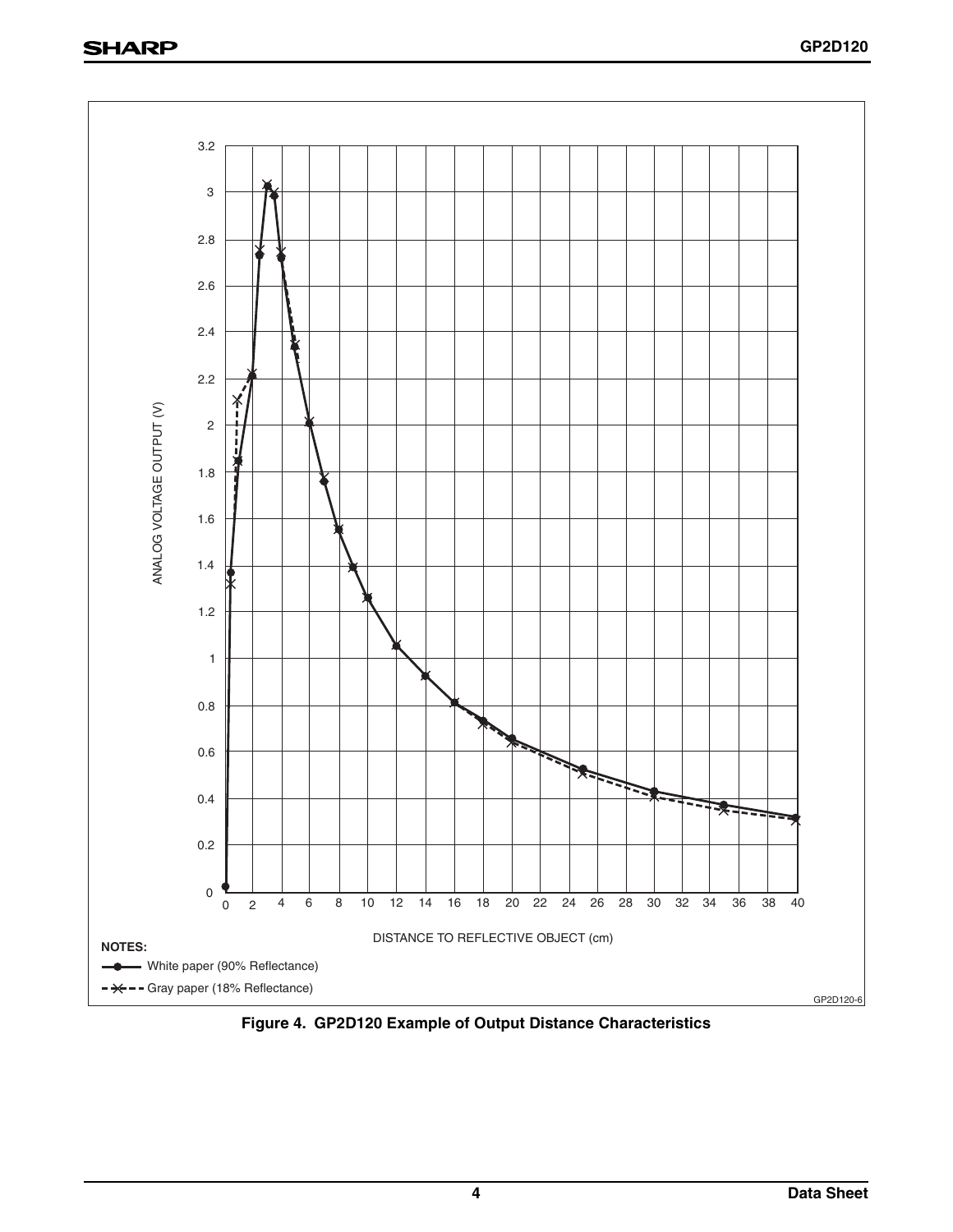

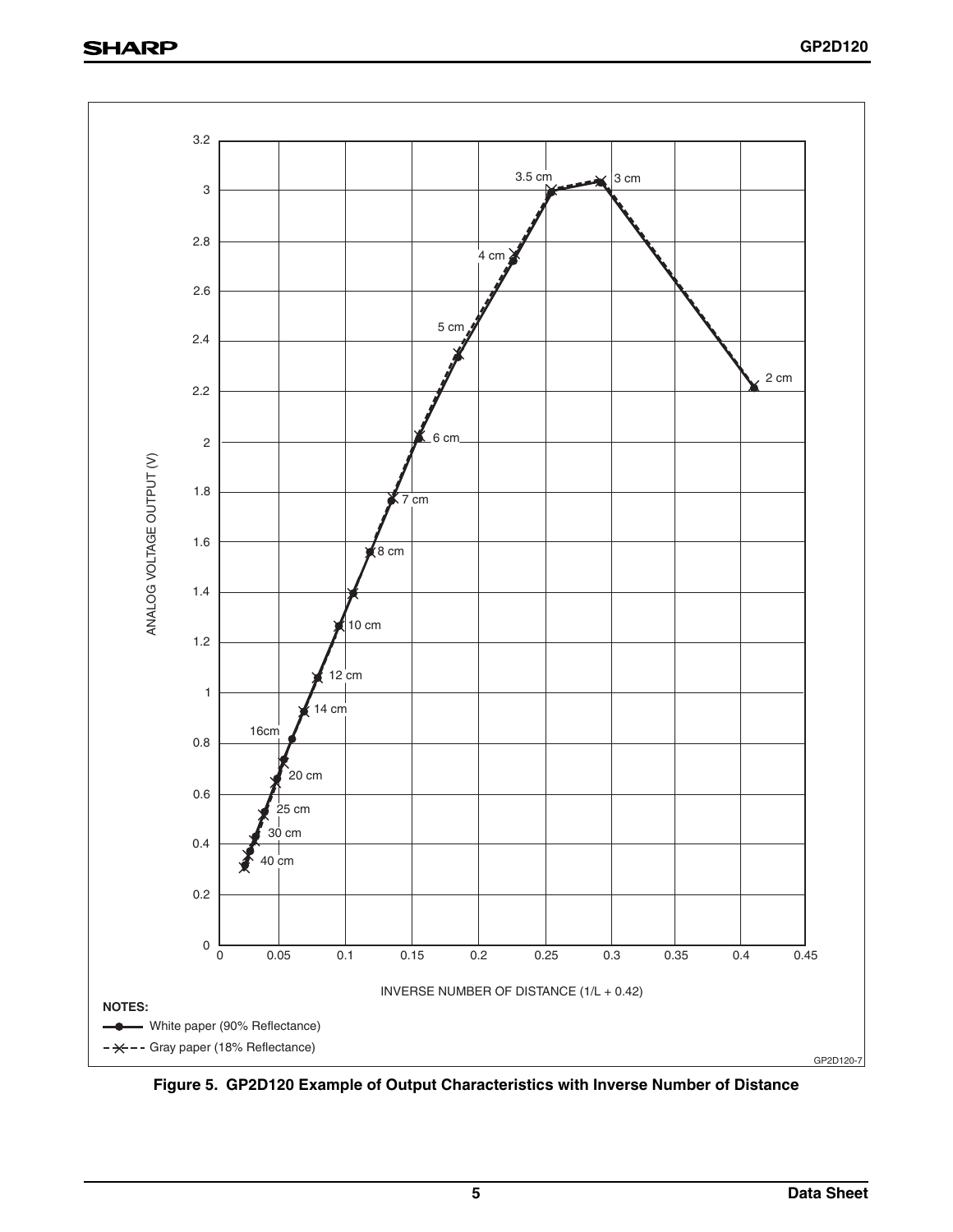## **PACKAGE SPECIFICATIONS**

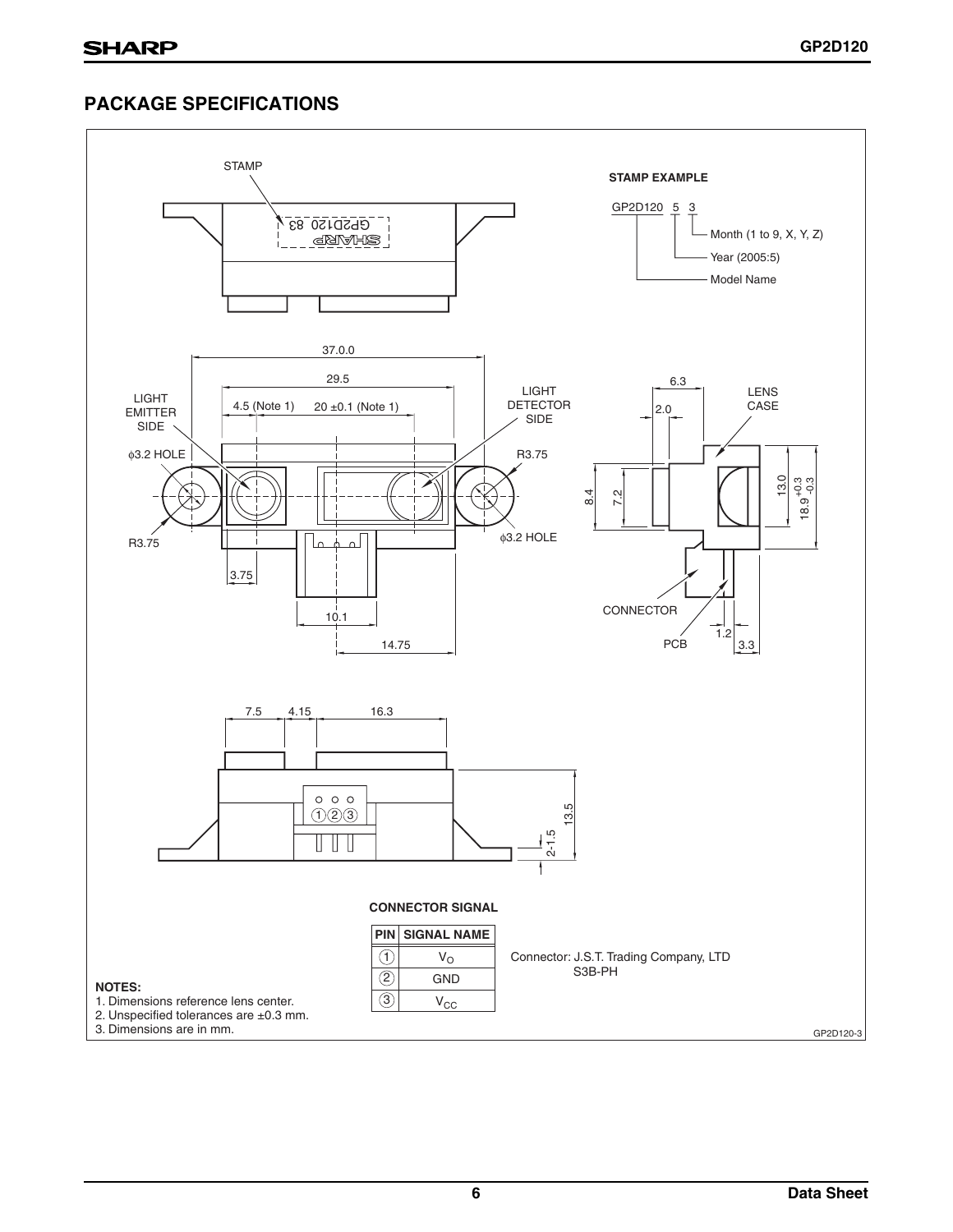## **PACKING SPECIFICATION**

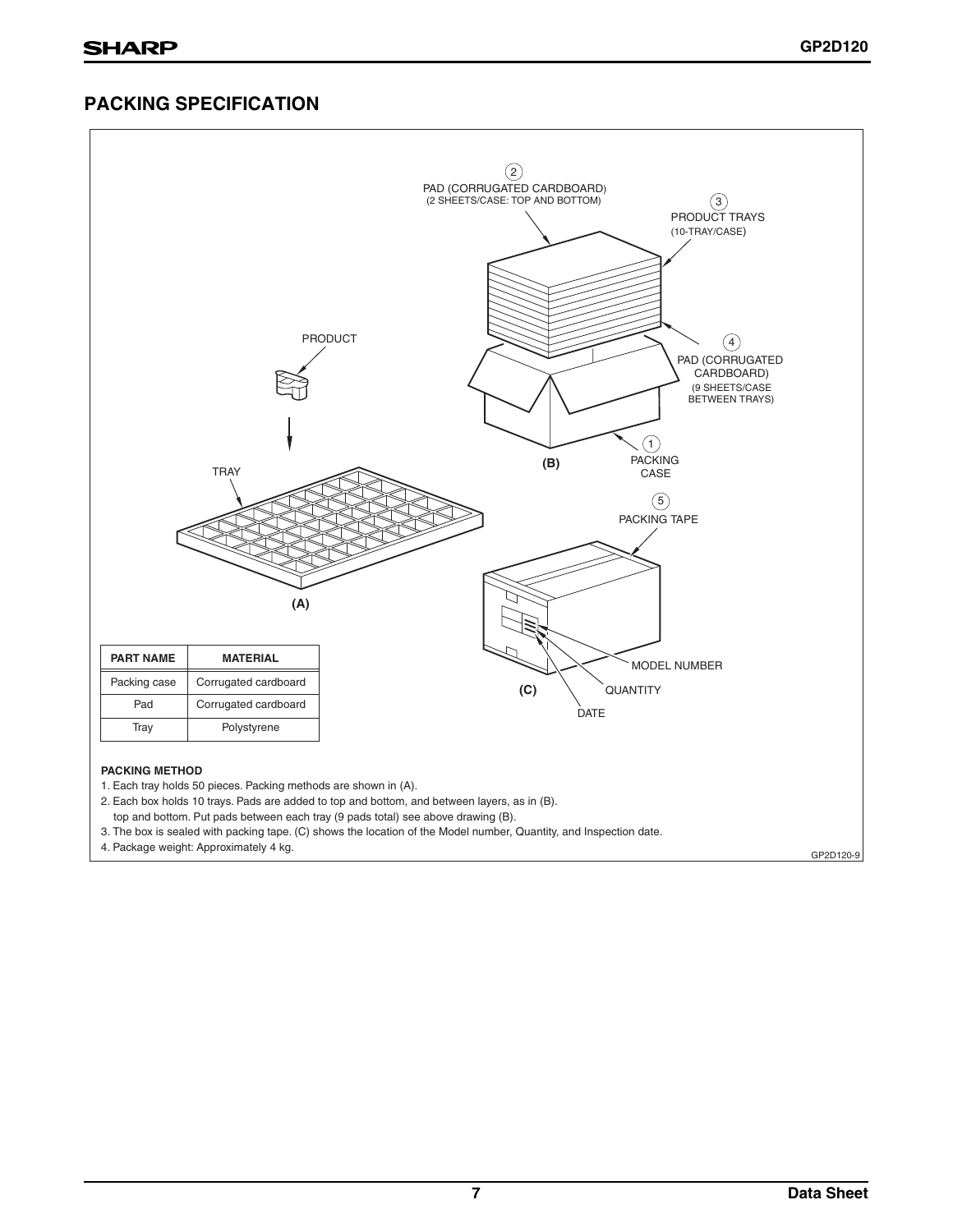## **NOTES**

- Keep the sensor lens clean. Dust, water, oil, and other contaminants can deteriorate the characteristics of this device. Applications should be designed to eliminate sources of lens contamination.
- When using a protective cover over the emitter and detector, ensure the cover efficiently transmits light throughout the wavelength range of the LED  $(\lambda = 850 \text{ nm} \pm 70 \text{ nm})$ . Both sides of the protective cover should be highly polished. Use of a protective cover may decrease the effective distance over which the sensor operates. Ensure that any cover does not negatively affect the operation over the intended application range.
- Objects in proximity to the sensor may cause reflections that can affect the operation of the sensor.
- Sources of high ambient light (the sun or strong artificial light) may affect measurement. For best results, the application should be designed to prevent interference from direct sunlight or artificial light.
- Using the sensor with a mirror can induce measurement errors. Often, changing the incident angle on the mirror can correct this problem.
- If a prominent boundary line exists in the surface being measured, it should be aligned vertically to avoid measurement error. See Figure 6 for further details.
- When measuring the distance to objects in motion, align the sensor so that the motion is in the horizontal direction instead of vertical. Figure 7 illustrates the preferred alignment.
- A 10  $\mu$ F (or larger) bypass capacitor between V<sub>CC</sub> and GND near the sensor is recommended.
- To clean the sensor, use a dry cloth. Use of any liquid to clean the device may result in decreased sensitivity or complete failure.
- Excessive mechanical stress can damage the internal sensor or lens.

![](_page_7_Figure_13.jpeg)

**Figure 6. Proper Alignment to Surface Being Measured**

![](_page_7_Figure_15.jpeg)

**Figure 7. Proper Alignment to Moving Surfaces**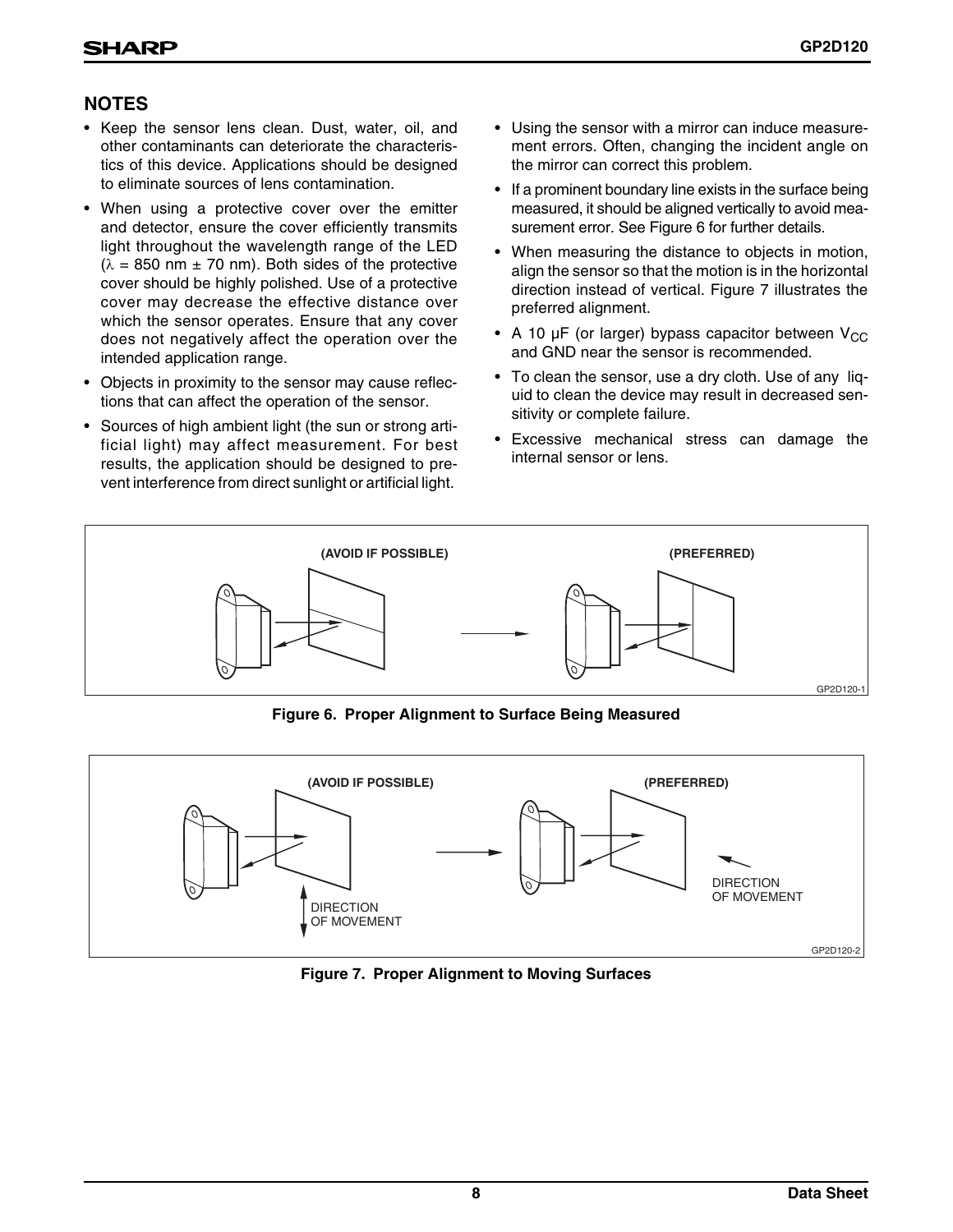## **NOTICE**

The circuit application examples in this publication are provided to explain representative applications of SHARP devices and are not intended to guarantee any circuit design or license any intellectual property right. SHARP takes no responsibility for any problems related to any intellectual property right of a third party resulting from the use of SHARP devices.

SHARP reserves the right to make changes in the specifications, characteristics, data, materials, structures and other contents described herein at any time without notice in order to improve design or reliability.

Contact SHARP in order to obtain the latest device specification sheets before using any SHARP device. Manufacturing locations are also subject to change without notice.

In the absence of confirmation by device specification sheets, SHARP takes no responsibility for any defects that occur in equipment using any SHARP devices shown in catalogs, data books, etc.

The devices listed in this publication are designed for standard applications for use in general electronic equipment. SHARP's devices shall not be used for or in connection with equipment that requires an extremely high level of reliability, such as military and aerospace applications, telecommunication equipment (trunk lines), nuclear power control equipment and medical or other life support equipment (e.g. Scuba). SHARP takes no responsibility for damage caused by improper use of device, which does not meet the conditions for use specified in the relevant specification sheet.

If the SHARP devices listed in the publication fall within the scope of strategic products described in the Foreign Exchange and Foreign Trade Law of Japan, it is necessary to obtain approval to export such SHARP devices.

This publication is the proprietary product of SHARP and is copyrighted, with all rights reserved. Under the copyright laws, no part of this publication may be reproduced or transmitted in any form or by any means, electronic or mechanical for any purpose, in whole or in part, without the express written permission of SHARP. Express written permission is also required before any use of this publication may be made by a third party.

Contact and consult with a SHARP representative if there are any questions about the contents of this publication.